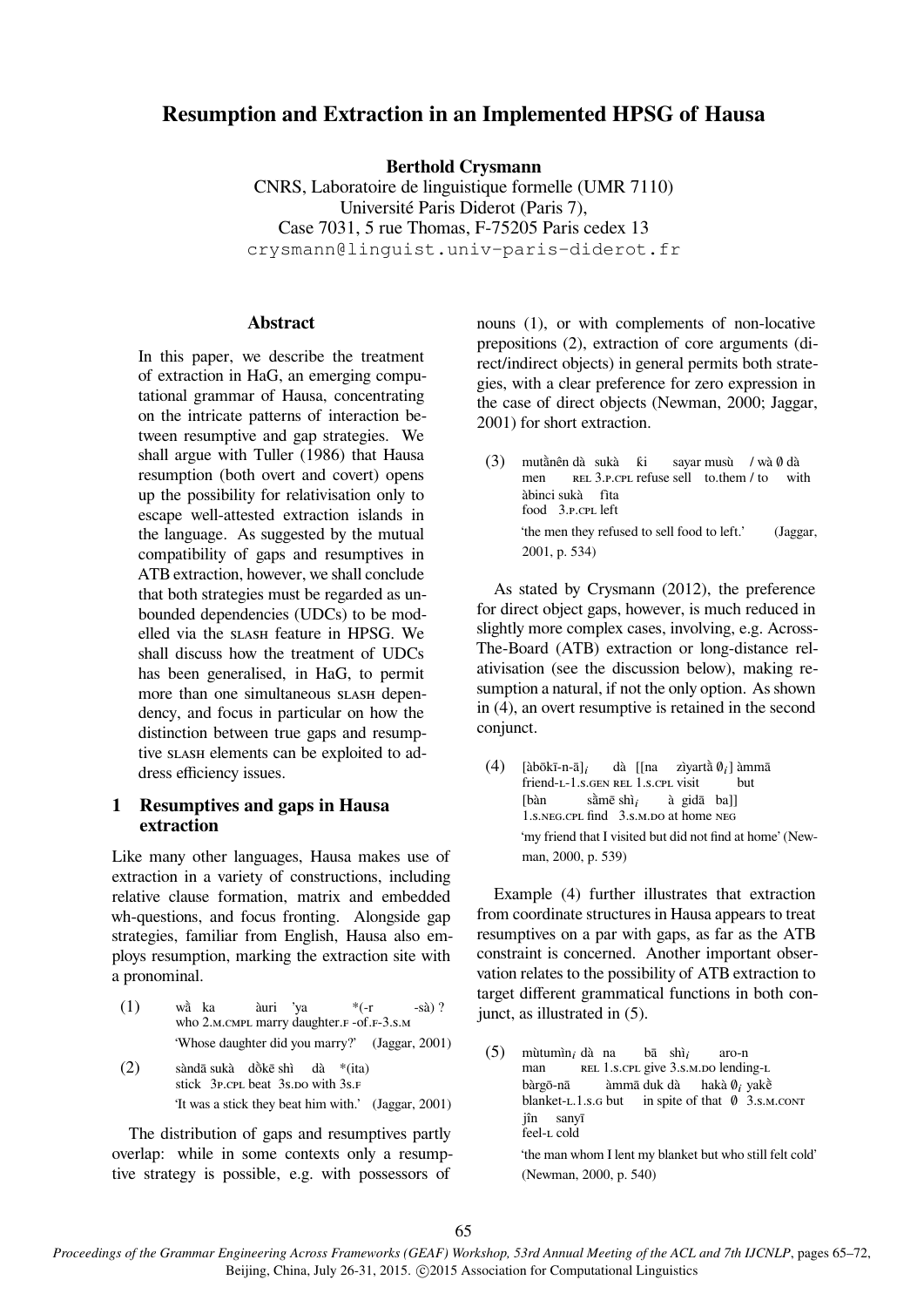A central property of Hausa resumption is that it permits long distance relativisation out of extraction islands: these include relative clauses, embedded wh-clauses, subject clauses, and complement clauses of non-bridge verbs (see Tuller (1986) for the full set of data). We illustrate here on the basis of embedded relative clauses: as shown below, relativisation of an indirect (6) or human direct object (7) out of relatives is fine, provided there is a resumptive in situ.

- (6) Gā̀ here.is cigarettes REL Ali 3.s.M.CPL know man tābōbîn<sub>j</sub> dà Àliya san mùtumìn $_i$ dà  $\theta_i$  zâi REL 3.s.m. Fur do to.them / to Ø yī musù  $j \neq$  wà  $\emptyset_j$  kwālī box 'Here are the cigarettes that Ali knows the man that will make a box for.' (Tuller, 1986, p. 84; tone added)
- (7) Gā̀ here.is man mùtumìn<sub>*j*</sub> dà ka REL 2.S.M.CPL see girl ga yārinyàr<sub>i</sub> dà  $\emptyset_i$ REL ta 3.s.F.CPL know him / know san shì / \*sanī  $\theta_j$ 'Here's the man that you saw the girl that knows him.' (Tuller, 1986, p. 85; tone added)

The grammar of extraction in Hausa heavily interacts with argument drop: as discussed by Tuller (1986), Hausa allows pro drop not only with subjects, but also with non-human direct objects, which receive a specific, i.e. non-generic interpretation (Jaggar, 2001). Subject properties are identified by agreement marking on the discrete TAM markers.

- (8) a. Kā 2.s.m.cpl see book-of Musa ga littāfì-n Mūsa? 'Did you see Musa's book?'
	- b. Ī, nā Yes 1.s.cpl see 3.s.m Yes 1.s.cpl see gan shì. / Ī, nā ganī 'Yes, I saw it.' (Tuller, 1986, p. 61; tone added)
- (9) a. Kā 2.s.m.cpl see brother-of Musa ga ƙanè-n Mūsa? 'Did you see Musa's brother?'
	- b. Ī, nā Yes 1.s.cpl see 3.s.m Yes 1.s.cpl see gan shì. / \*Ī, nā ganī 'Yes, I saw him.' (Tuller, 1986, p. 62; tone added)

As discovered by Tuller (1986), the possibility for relativisation to escape what are otherwise extraction islands in the language extends from overt resumptives to zero pronominals. I.e., she observes that non-human direct objects, which can be freely pro-dropped, do permit long relativisation out of islands even without an overt resumptive, whereas direct objects with human reference do so only if realised overtly by a direct object pronominal affix.

 $(10)$  mùtumìn<sub>i</sub> dà ka man REL 2.S.M.CPL know book san littāfin<sub>j</sub> [dà  $\emptyset_i$  $\overline{R}$  REL ya 3.s.m.cpL write rubū̃tā  $\emptyset_j$ ]

'the man that you know the book (he) wrote' (Tuller, 1986, p. 81)

 $(11)$  littāfin<sub>i</sub> dà ka book REL 2.S.M.CPL know man san mùtumìn<sub>j</sub> [dà Ø<sub>j</sub> REL ya 3.s.m.cpL write rubū̃tā  $\emptyset_i$ ] 'the book that you know the man who wrote (it)' (Tuller, 1986, p. 81)

The very same can be shown to hold for wh islands: again, relativisation out of wh clauses is possible for subjects, and for non-human direct objects, even without an overt resumptive.

- $(12)$  mùtumìn<sub>i</sub> dà ka man REL 2.S.M.CPL know what san  $[m\ddot{\tilde{e}}_j \ \emptyset_i\]$ ya .<br>3.s.м.cpl rubū̃tā  $\emptyset_j$ ] write 'the man that you know what (he) wrote' (Tuller, 1986, p. 80)
- $(13)$  littāfìn<sub>i</sub> dà ka book REL 2.S.M.CPL know who san  $[w\ddot{a}_j \ \theta_j\$ ya 3.s.m.cpL write rubū̀tā  $\emptyset_i$

'the book that you know who wrote (it)' (Tuller, 1986, p. 80)

The converse, however, is not true: wh phrases never extract out of either relative or embedded wh clauses, regardless of the presence of overt or covert resumptives. Examples (14) and (15) illustrates this for subjects and non-human direct objects, whereas (17) provides evidence that resumption (here with an oblique) does not improve acceptability.

- $(14)$  \* wànè mùtûm<sub>i</sub> ka which man 2.s.m.cpl give me book REL bā nì littāfìn<sub>j</sub> dà  $\emptyset_i$ ya 3.s.m.cpL write rubū̀tā  $\emptyset_j$ 'Which man did you give me the book that wrote' (Tuller, 1986, p. 81; tone added)
- $(15)$  \* wànè littāfi<sup>j</sup> ka which book 2.s.m.cpl know who san wà<sub>i</sub>  $\theta_i$  ya 3.s.m.cpl rubū̀tā  $\emptyset_j$ write 'which book do you know who wrote' (Tuller, 1986, p. 80; tone added)
- $(16)$ j ka who 2.s.m.cpl do talking with 3.s.m yi màganà dà shī<sub>j</sub> 'Who did you talk with?' (Tuller, 1986, p. 158)
- $(17)$  \* w $a_j$  ka who 2.s.m.cpL know woman REL san màtâr<sub>i</sub> [dà  $\emptyset_i$  ta 3.s.F.CPL do yi màganā̀ dà  $\sin j$ ] talking with 3.s.m 'Who do you know the woman that talked to him' (Tuller, 1986, p. 159)

The most complex case of long-distance relativisation cited in the literature involves triply embedded relatives, with all three extraction sites contained within the inner-most sub-clause.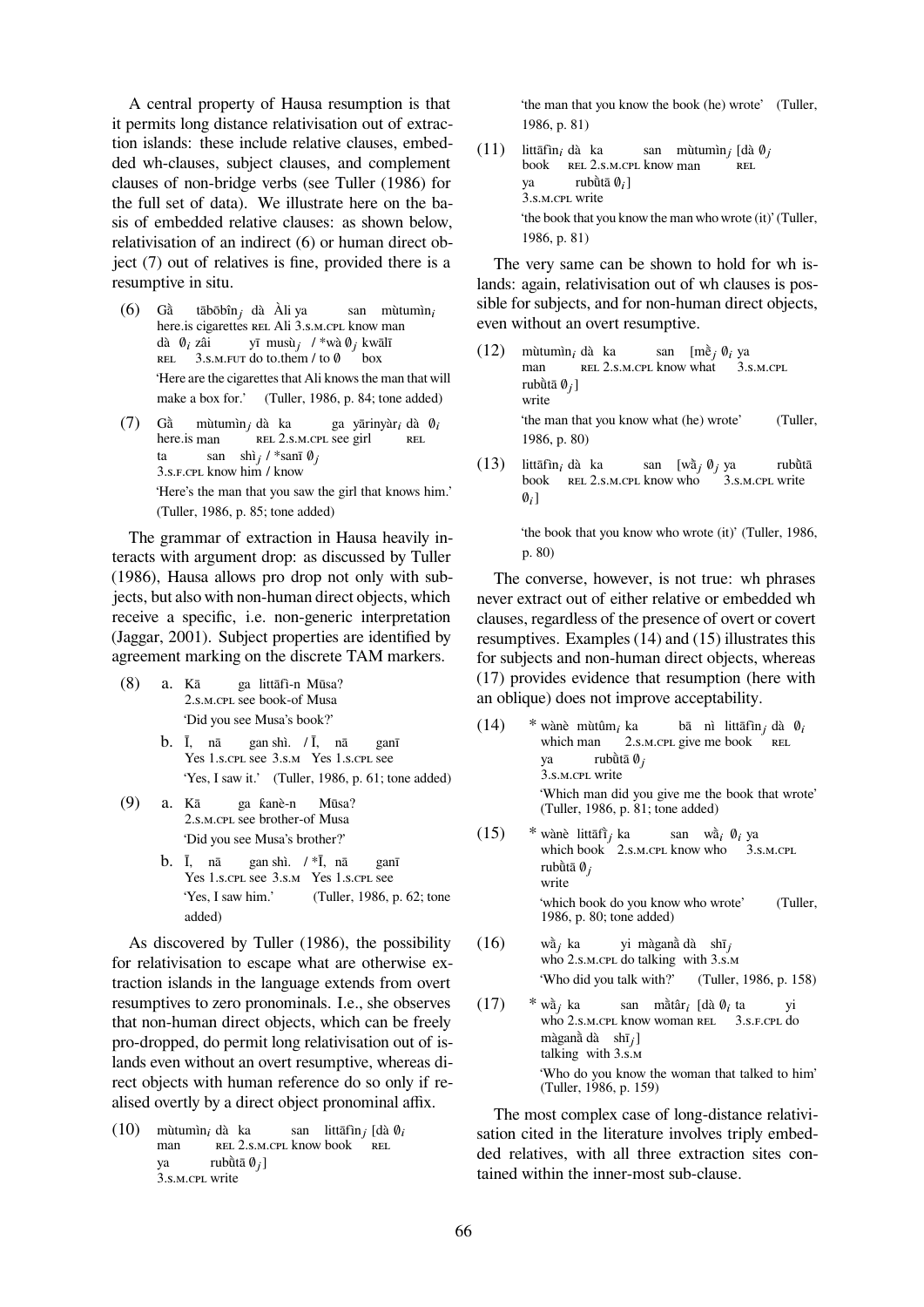$(18)$  ?  $g\ddot{a}$ here.is woman REL 2s.M.CPL give me book  $m$ ā̄târ $_i$  dà ka bā nì littāfìn<sub>j</sub> dà REL màlàmai sukà san mùtumìn<sub>k</sub> dà  $\theta_i$  ta teachers 3P.CPL know man REL 3<sub>S</sub>. F. CPL rubū̃tā wà  $\mathbf{0}_k$   $\mathbf{0}_j$ write for 'Here's the woman that you gave me the book the teachers know the man she wrote it for.' (Tuller,

1986, p. 84; tone added)

To summarise the empirical data, relativisation in Hausa is insensitive to extraction islands, provided the presence of a resumptive pronoun at the extraction site. Other types of extraction, like wh or focus fronting, do not exhibit this property, regardless of the presence of resumptives. As suggested by extraction from coordinate structures, however, resumptives are fully compatible with gaps, as far as the ATB constraint is concerned. We therefore conclude that both processes should be considered unbounded dependency constructions (UDCs), yet the specific constraints on locality and on the use of gaps vs. resumptives should be associated with properties of the elements at the top or the bottom of the dependency: i.e. the difference between a single relative marker merely mediating coreference with the antecedent noun vs. a full displaced constituent, as well as the nature of the governing head at the extraction site, i.e. verbs vs. prepositions.

### **1.1 Previous approaches**

The first extensive formal study of Hausa extraction and resumption certainly is Tuller's (1986) doctoral dissertation on the language. Using a GB framework she suggests to account for the difference between island-insensitive resumptive relativisation and wh extraction by means of a distinction between base-generation and binding of a pronominal for relativisation vs. Ā movement for wh-extraction. Resumptives found in wh extraction as complements of obliques or possessors of nouns, by contrast, are treated as instances of phonetic trace (Koopman, 1984). The multitude of analytic devices (both base generation and movement with phonetic trace) for what appears to be a single phenomenon (resumption) has been criticised in Crysmann (2012).

Within HPSG, one of the first studies are the works of Nathan Vaillette on resumption in Hebrew (2001a) and Irish (2001b), proposing two separate features for gap and resumptive extractions. This separation has been criticised repeatedly in the HPSG literature, including Taghvaipour (2004; Taghvaipour (2005b; Taghvaipour (2005a), (Alotaibi and Borsley, 2013), and (Crysmann, 2012), mainly based on the known compatibility of gaps and resumptives in ATB extraction.

More specifically, Crysmann (2012) argues, on the basis of the Hausa data, for the compatibility between the two types of extractions. He shows further that no HPSG treatment available at the time was capable to capture the differences with respect to extraction islands. He suggests that both types of unbounded dependencies should be regarded as s LASH dependencies, distinguishing gap and resumptive dependencies in terms of the properties of the stash elements. More precisely, he argues that gaps require sharing of entire LOCAL values, whereas sharing of INDEX values is sufficient for resumptives (see Borsley (2010; Alotaibi and Borsley (2013) for a similar proposal). Since the description of resumptives subsumes that of gaps, the ATB facts are readily explained. The differences in locality, however, are due to constraints imposed at the retrieval site: while wh and focus fronting require full sharing of their **LOCAL** values, relatives merely require index sharing. If retrieval sites are transparent to indices, but not to full local values, the empirical pattern can be explained with a single mechanism.

A previous implementation of resumption in HaG has treated these elements essentially like gaps, including the restriction of slash to contain at most one element at any time. In this paper, we shall explore how the empirically and theoretically more desirable approach advanced in Crysmann (2012) can be put to use in a computational grammar of the language.

## **2 Implementation in LKB & friends**

The implementation in HaG follows quite closely the theoretical proposal made in Crysmann (2012). Thus, both gap and resumptive dependencies are represented on sLASH, HPSG's feature for extraction, distinguishing them for the purposes of island effects in terms of the elements rather than by virtue of a distinct unbounded dependency.

## **2.1 The Grammar Matrix**

The LinGO Grammar Matrix (Bender et al., 2002) is a starter kit for the development of HPSG grammars running on the LKB (Copestake, 2002), Pet (Callmeier, 2000) and Ace (by Woodley Packard (Crysmann and Packard, 2012)) platforms. Grammars running on these platforms use a conjunctive subset of TDL (Krieger, 1996) as their description language and Minimal Recursion Semantics (Copestake et al., 2005) for meaning representation. The Grammar Matrix not only makes for fast bootstrapping of new grammars, it also ensures a high degree of parallelism, owing to a carefully worked out constraint set on meaning construction combined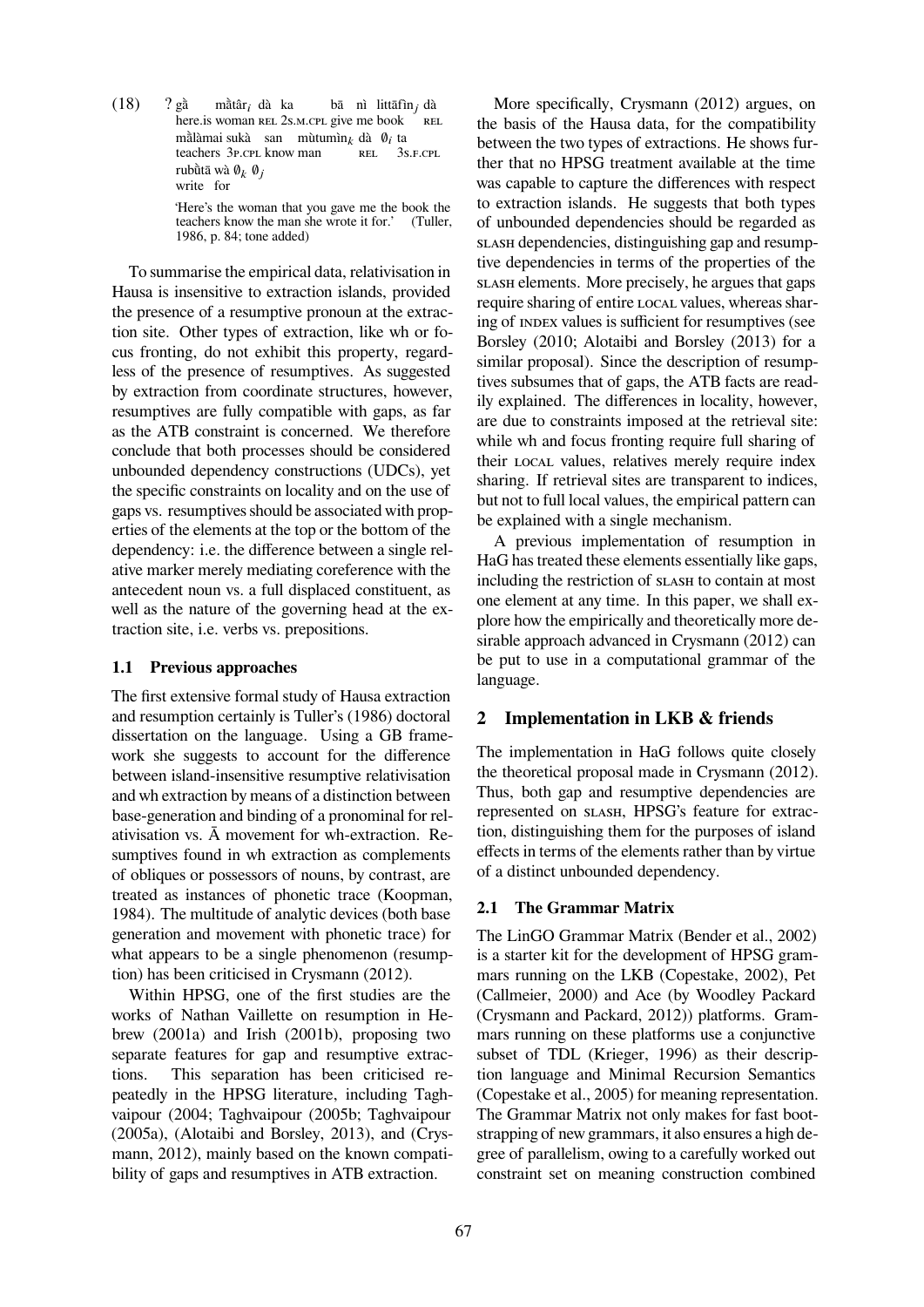with a type hierarchy of rule types, suitable for a wider range of syntactic constructions.

The Matrix has been distilled to a great extent from the LinGO ERG (Copestake and Flickinger, 2000). As for extraction, both the ERG and the Matrix are highly faithful to the theory of unbounded dependencies advanced by Sag (1997) and Ginzburg and Sag (2001): thus, passing of non-local features (most notably sLASH) proceeds in a headdriven fashion, with heads amalgamating the NON-LOCAL values of their arguments.

 $(19)$  slase amalgamation

$$
\begin{bmatrix} \texttt{SYNSEM}\left[\texttt{NLOC}\left[\texttt{SL}\left[\texttt{I}\right]\cup...\cup\texttt{m}\right]\right] \\ \texttt{ARG-ST}\left(\left[\texttt{NLOC}\left[\texttt{SL}\left[\texttt{I}\right]\right],...\left[\texttt{NLOC}\left[\texttt{SL}\left[\overline{n}\right]\right]\right]\right) \end{bmatrix}
$$

In the ERG and the Matrix, amalgamation is broken down into four constraints depending on the arity of the argument structure list, one of which any lexical head will inherit from. Owing to the absence of sets (and set union) in the underlying formalism, set-valued features are represented by means of difference lists (Clocksin and Mellish, 1981) instead, $<sup>1</sup>$ </sup> instead, as shown in the example for two-element argument structure lists in (20).

$$
(20) \begin{bmatrix} 0 \text{-diff-list} \\ \text{LIST} & \boxed{1} \\ \text{LIST} & \boxed{1} \end{bmatrix} \begin{bmatrix} 1 \text{-diff-list} \\ \text{LIST} & \boxed{FIRST} & \boxed{1} \\ \text{REST} & \boxed{1} \end{bmatrix}
$$

$$
\begin{bmatrix} basic-two-arg \\ \text{SNNSEM} & \boxed{NLOC} \begin{bmatrix} SL & \boxed{1} \\ \text{LIST} & \boxed{3} \end{bmatrix} \end{bmatrix}
$$

$$
ABC-ST & \begin{bmatrix} LIST & \boxed{1} \\ \text{LIST} & \boxed{2} \end{bmatrix} \begin{bmatrix} LIST & \boxed{2} \\ \text{LIST} & \boxed{3} \end{bmatrix} \end{bmatrix}
$$

Among the lexical amalgamation types, there is already one definition in the Matrix specifically aimed at resumptive pronouns, i.e. the possibility to launch a non-local dependency that does not correspond to an argument. However, this constraint will only ever be suitable for free pronouns, not bound ones, as we find in Hausa, since the type constraint is defined on the level of the lexical entry. Furthermore, resumption is still treated as entirely identical to gap-type extraction.

Besides these more technical issues, there is, however, a more fundamental difference between the

treatment of slash dependencies in the theoretical HPSG literature and its implementation in the ERG and the Matrix: while Pollard and Sag (1994) clearly argue that more than one element can be in SLASH at the same time, the ERG and the Matrix both limit the length of the slasher list to at most one, thereby ruling out the combination of strong and weak UDCs witnessed in (21). The reason behind this restriction is most certainly related to processing efficiency.

(21) [A violin this well crafted] $_1$  even [the most] difficult sonata] $2$  will be easy to play  $2 \times 2$  on \_*e*<sup>1</sup> ? (Pollard and Sag, 1994, 169)

While for English, cases of multiple simultaneous SLASH dependencies can possibly be marginalised without jeopardising overall coverage on natural language data, this is certainly not the case in a variety of other languages, including multiple wh-fronting in Slavic, or long-distance relativisation in Hausa. Thus, a more systematic solution is called for that we shall develop in the following section.

#### **2.2 Multiple SLASH dependencies**

Since HaG is based on the Grammar Matrix, the current general approach to extraction is already head-driven, in accordance with the current consensus amongst HPSG scholars. Since restrictions on the size of sLASH are imposed on introduction and retrieval, we can concentrate on these two critical points in our discussion of extraction in HaG.

#### **2.2.1 Launching**

With the exception of adjunct extraction, $2$  gaps in HaG are introduced by means of unary *lexical* rules suppressing a valency corresponding to an argument introduced into sLASH, essentially following Pollard and Sag (1994), Sag (1997), Ginzburg and Sag (2001), as well as common practice in the ERG and the Matrix. In addition, a unary *phrase structure* rule permits launching of adjunct extractions.

As for resumptives, the current implementation maintains two sets of lexical rules, one for bound pronominals and one for bound resumptives, as well as two sets of lexical entries for pronominals and resumptives. Making systematic use of the type hierarchy of rules and lexical types, shared properties of resumptive and non-resumptive uses, including autosegmental morphophonological properties, are abstracted out into common supertypes. Most crucially, in the true pronominal case, a semantic relation is inserted into the MRS RELS list and the SLASH

<sup>&</sup>lt;sup>1</sup>Difference lists permit list concatenation by means of unification: essentially, such lists maintain a pointer (LAST) to the open end of the list. We shall use exclamation marks to distinguish these from ordinary lists, as is the convention in DELPH-IN grammars (Copestake, 2002, cf.).

<sup>&</sup>lt;sup>2</sup>See Levine (2003) for arguments to distinguish adjunct and complement extraction in English along the syntax/lexicon divide.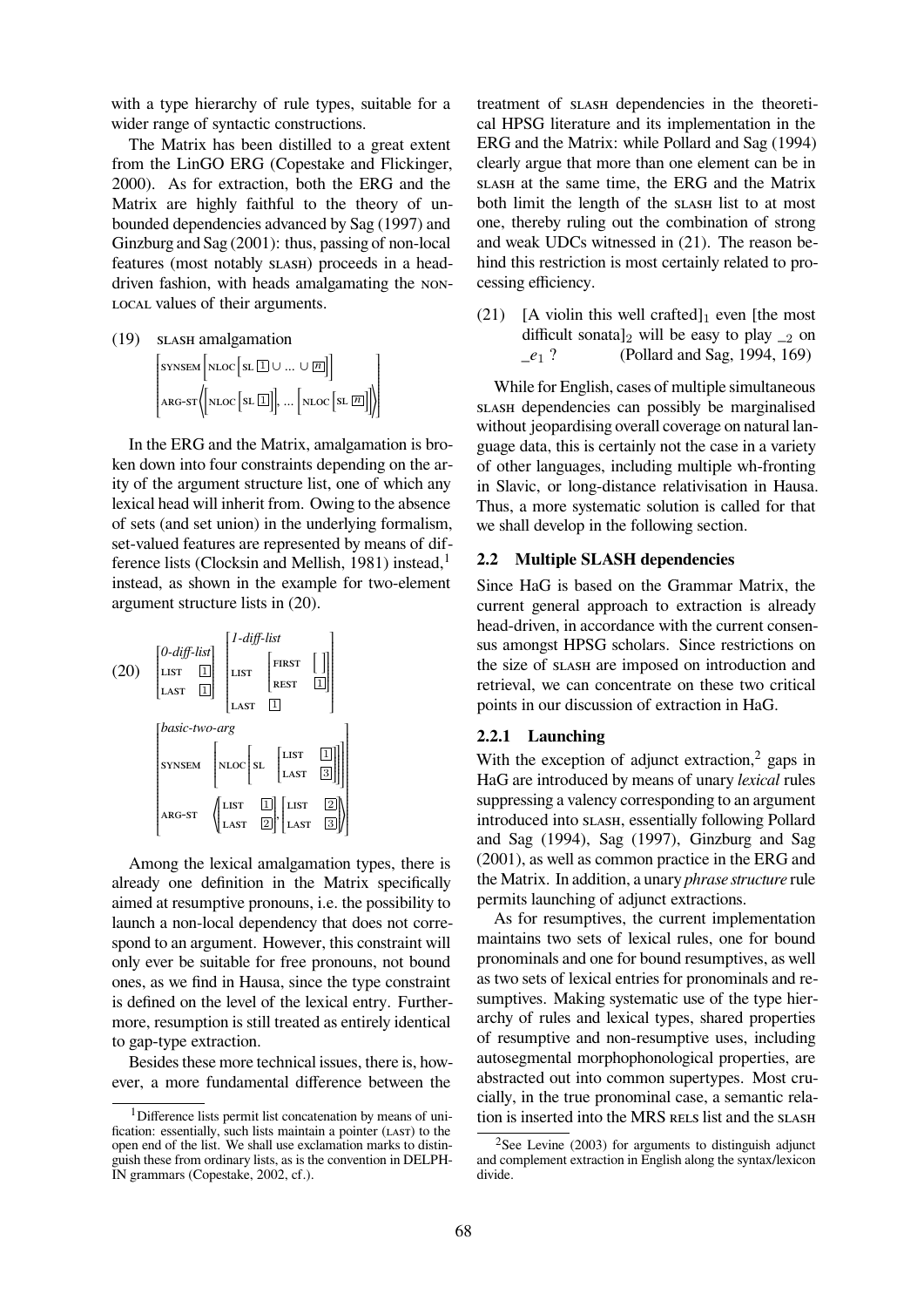value is restricted to be empty, whereas in the resumptive case, the RELS list is empty, but SLASH contains an element the referential index of which is shared with that of the resumptive. Owing to the absence of internal disjunction from the underlying feature formalism (rules and lexical entries are in disjunctive normal form), specification of separate rules and entries for both uses turned out to be unavoidable. $3$  In order to keep the number of disjunctive specifications to an absolute minimum, we have therefore generalised the existing 3 sets of morphological rules for pronominal affixation (objective, genitive, dative), capturing the difference in shape by reference to the segmental make-up of the base, rather than in terms of the syntactic category of the base, enabling us to collapse all three sets into one. This move was greatly facilitated by the fact that nouns and verbs, as well as the applicative marker *wà* independently undergo characteristic inflection for the type of argument realisation of their first complement (Crysmann, 2005), distinguishing inter alia realisation by a pronominal affix: e.g., pronominal affixes from the genitive set are always preceded by the gender differentiated linker *-n/-r* (cf. example (1)), a segment that is crucially absent in final positions of all verbs taking pronominal affixes from the direct object set. To account for differences in tonal specification (genitive set is low, whereas objective set alternates), we generalised our previous treatment of "polar" tone with objective pronouns, representing the tonal specification of the pronominal affix as a floating tone of the base. In fact,

Following Crysmann (2012), the main difference between gap and resumptive slash values is that the former require reentrancy with a full local value, whereas the latter are underspecified in this respect: minimally, they only require identity of  $INDEX$ . Elaborating on the hierarchy of *synsem* proposed in Sag (1997), we have complemented the *gap* subtype of *synsem* with a type for resumptives and abstracted out shared minimal requirements into a common super type.

(22) 
$$
\begin{bmatrix} gap-orres \\ \text{loc} & \text{[CONT.HOOK.INDEX} & \boxed{1} \\ \text{NLOC} & \text{[sL(]: [CONT.HOOK.INDEX} & \boxed{1}]] \end{bmatrix}
$$

$$
(23)
$$
\n
$$
\begin{bmatrix} local \\ corr & mrs \end{bmatrix}
$$
\n
$$
\begin{bmatrix} full-local \\ car & cat \end{bmatrix}
$$
\n
$$
\begin{bmatrix} light-local \\ car & cat \end{bmatrix}
$$

Using the types just introduced, extraction and resumption rules are the defined as follows:

(24) Complement extraction

 ♱♱ ♪♭♡ [ ♡♟♲ [ ♴♟♪ [ ♡♭♫♮♱ l ] ] ] ♢♲♰ ♱♱ ♪♭♡ ♡♟♲ [ ♴♟♪ [ ♡♭♫♮♱ ⟨ *gap |* l ⟩ ] ] 

(25) Resumption

$$
\begin{bmatrix}\n\text{ss} \begin{bmatrix}\n\text{loc} \begin{bmatrix}\n\text{cat} \begin{bmatrix}\n\text{val} \begin{bmatrix}\n\text{conps} \end{bmatrix}\n\end{bmatrix}\n\end{bmatrix}\n\end{bmatrix}\n\text{d}\mathbf{r}\n\end{bmatrix}\n\text{d}\mathbf{r}\n\text{ss} \begin{bmatrix}\n\text{loc} \begin{bmatrix}\n\text{cat} \begin{bmatrix}\n\text{val} \begin{bmatrix}\n\text{conps} \begin{bmatrix}\n\text{conps} \end{bmatrix}\n\end{bmatrix}\n\end{bmatrix}\n\end{bmatrix}\n\end{bmatrix}\n\text{d}\mathbf{r}\n\end{bmatrix}
$$

Both rules perform a valence reduction, but do so imposing constraints of different strength on the locally suppressed complement. Since elements of the comps valence list are reentrant with ARG-ST, the restriction towards sLASH will be picked up correctly by slash amalgamation. For resumption, the grammar distinguishes variants for null realisation (subject and non-human direct object) and pronominal affixation.

On the basis of the distinction between *full-local* and *light-local* values, we have furthermore defined typed list constraints that permit to restrict what kind of dependencies can be active simultaneously. As we have seen above, only relativisation can escape wh-islands in Hausa, provided the dependency involves a resumptive. Furthermore, relative clause formation, in contrast to wh-extraction and focus fronting, does not permit pied-piping. Thus, multiple simultaneous sLASH dependencies can involve at most one single gap type dependency at any node. Most importantly, this state of affairs enables us to ensure termination in the light of adjunct extraction which involves true gaps: whenever a true gap is inserted into sLASH, the remainder of the sLASH list is constrained to consist entirely of elements of type *light-local*. Complement extraction lexical rules are constrained in a similar fashion.

### **2.2.2 Retrieval**

Given that sLASH values may contain multiple elements, retrieval at the top of the dependency marks a more clear departure from common practice in the Grammar Matrix: in essence, we need to search the SLASH list for a suitable element to be bound off, and

<sup>3</sup>Underspecification techniques using list types do not provide a solution either, since we need to use difference lists for which this abstraction is only available to a limited extent.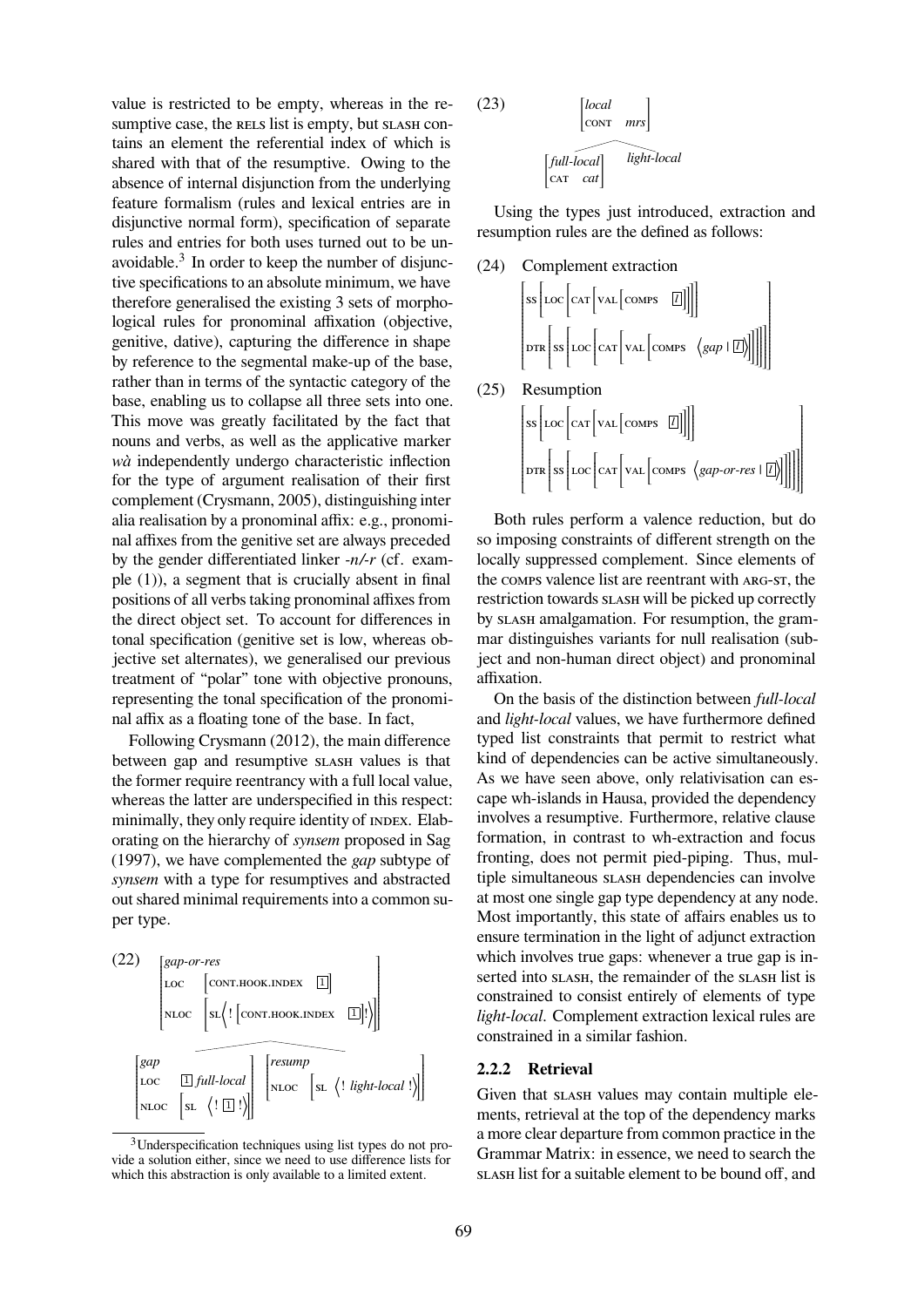pass on any *light-local* elements to be retrieved further up the tree.

The grammar has exactly two constructions where retrieval can take place, the first one being a classical filler-head construction to be used for binding wh and focus-fronted fillers, both of which allow pied-piping. As for relatives, we follow Borsley and assume that Hausa relative "pronouns" are actually (inflected) relative complementisers that take the clause containing a gap or resumptive as its complement. This assumption not only takes care of the impossibility of pied-piping in relative clauses, but it also captures nicely the similarity of the uninflected relative complementiser *dà* to its homonymous non-relative counterpart. What is common to both constructions is that they define a non-empty TO-BIND value (cf. Pollard and Sag  $(1994)$ ).<sup>4</sup> In filler-head structures, the sLASH dependency to be retrieved is constrained to be of type *full-local* by virtue of structure sharing with the filler's LOCAL value, whereas no such constraint is imposed by the relative complementiser which only requires a referential index.

(26)

\n
$$
\begin{bmatrix}\n\text{filter-head-rule} \\
\text{s}_{\text{S.NLOC}} & \begin{bmatrix}\n\text{FIL} & \langle \boxed{L} \rangle \\
\text{s}_{\text{S.NLOC}} & \begin{bmatrix}\n\text{FIL} & \langle \boxed{L} \rangle \\
\text{s}_{\text{L}} & \langle \frac{1}{2} \rangle\n\end{bmatrix}\n\end{bmatrix}
$$
\n
$$
\text{FILLER-DTR} & \begin{bmatrix}\n\text{ss} \begin{bmatrix}\n\text{loc} & \boxed{L}\n\end{bmatrix}\n\end{bmatrix}
$$
\n
$$
\text{FD-DTR} & \begin{bmatrix}\n\text{ss} \begin{bmatrix}\n\text{NLOC} & \text{s}{\text{E}} & \boxed{L}\n\end{bmatrix}\n\end{bmatrix}
$$
\n
$$
\text{(27)}
$$
\n
$$
\text{ss} \begin{bmatrix}\n\text{NLOC} & \begin{bmatrix}\n\text{FIL} & \langle \boxed{L} \text{corr} & \boxed{H} \text{OOK} \begin{bmatrix}\n\text{NDEC} & \boxed{L}\n\end{bmatrix}\n\end{bmatrix}\n\end{bmatrix}
$$
\n
$$
\text{REC} & \langle \frac{1}{2} \rangle & \langle \frac{1}{2} \rangle & \langle \frac{1}{2} \rangle & \langle \frac{1}{2} \rangle & \langle \frac{1}{2} \rangle & \langle \frac{1}{2} \rangle & \langle \frac{1}{2} \rangle & \langle \frac{1}{2} \rangle & \langle \frac{1}{2} \rangle & \langle \frac{1}{2} \rangle & \langle \frac{1}{2} \rangle & \langle \frac{1}{2} \rangle & \langle \frac{1}{2} \rangle & \langle \frac{1}{2} \rangle & \langle \frac{1}{2} \rangle & \langle \frac{1}{2} \rangle & \langle \frac{1}{2} \rangle & \langle \frac{1}{2} \rangle & \langle \frac{1}{2} \rangle & \langle \frac{1}{2} \rangle & \langle \frac{1}{2} \rangle & \langle \frac{1}{2} \rangle & \langle \frac{1}{2} \rangle & \langle \frac{1}{2} \rangle & \langle \frac{1}{2} \rangle & \langle \frac{1}{2} \rangle & \langle \frac{1}{2} \rangle & \langle \frac{1}{2} \rangle & \langle \frac{1}{2} \rangle & \langle \frac{1}{2} \rangle & \langle \
$$

Two unary retrieval rules then take care of binding the filler to an appropriate percolated SLASH element and to pass on any elements of type *light-local*.



While the *bind-filler-rule* performs the actual instantiation and retrieval of the unbounded dependency, the *find-filler-rule* merely iterates over the original sLASH difference list and puts back one by one the original elements, constrained to *light-local*. In essence, these rules jointly ensure the island restriction towards non-resumptive sLASH dependencies: since extraction out of relative and wh islands is restricted to relativisation footed by a resumptive, the constraints on *light-local* for further percolation after the first retrieval of a sLASH element accounts for the ungrammaticality of, e.g. (14) and (15), while still permitting relativisation out of relatives, as witnessed in  $(18)$ .<sup>5</sup>

l

<sup>&</sup>lt;sup>4</sup>All lexical entries other than the relative complementiser require their entire то-витр value to be empty (i.e. both то-BIND.FILL and TO-BIND.SLASH). Furthermore, we constrain the type *head-nexus-phrase* (Sag, 1997) as well as standard unary phrase structure rules to effect structure sharing of TO-BIND between the mother and the (head) daughter. Similarly, elements on ARG-ST are equally restricted to have empty TO-BIND features. As a net effect, no other syntactic rule can interfere in the middle of retrieval.

 $5$ One might wonder why we insist on full perusal of  $SL(ASH)$ , even after a filler has been found, instead of merely constraining the remainder of the list using the aforementioned list types. First, this recursion does not add any complexity factor beyond the possibility of that introduced by considering alternative instantiations for the filler. Second, recreating the sLASH list recursively step by step from the unretrieved elements enables us to get rid of any latent constraints on the open end of the list regarding *local* type: once we have retrieved a *full-local* dependency, we want to be able to add new gap dependencies further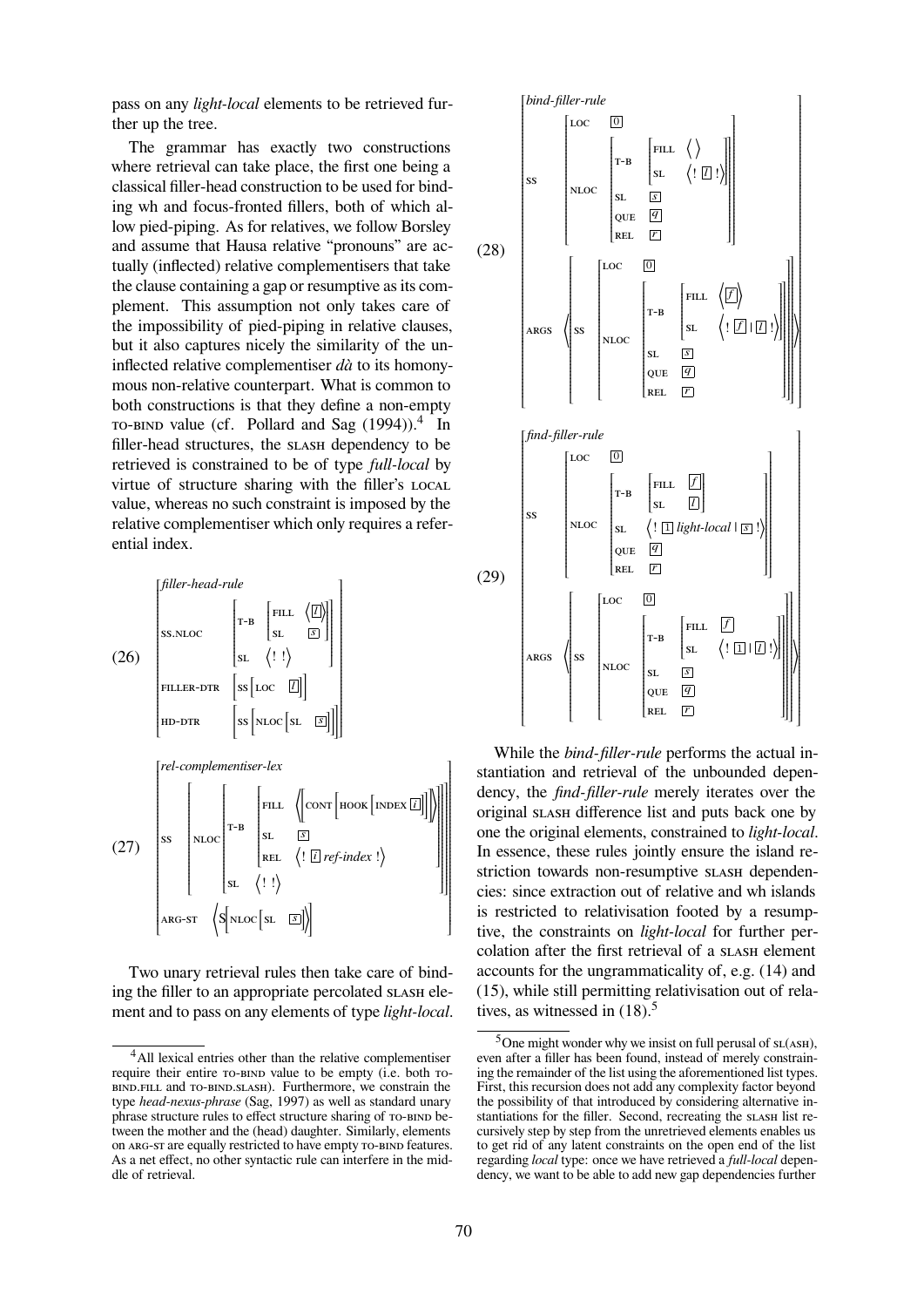### **2.2.3 ATB extraction**

The underspecification approach to resumptives, i.e. their compatibility with both *light-local* and *fulllocal*, already ensures the compatibility between true gaps and resumption in ATB extraction from coordinated structures. Furthermore, given the ambiguity of pronominals between resumptive and true pronoun uses, identity requirements will only have to hold for those pronominals that actually enter in a non-local dependency.

To this end, we restrict coordinating constructions to enforce identity of entire slasher lists, as shown in (30).



A complicating factor, however, comes in owing to the use of lists, instead of sets, imposed by the underlying formalism. As detailed in Newman (2000), ATB extraction may target different grammatical functions in both conjuncts. Since Hausa also permits multiple relativisation from the same clause (Tuller, 1986), we expect multiple ATB relativisation to be possible also with reversal of grammatical functions, as illustrated by the (constructed) example in (31).

(31) gā̀ there.is man.M REL you.PL.CPL know woman.DEF.F mùtûm dà kukà san mā̀târ dà yakḕ REL 3.S.M.CONT like.VN.of -3.s.F but 3.S.F.CONT sôn -tà àmmā takḕ ƙîn hate.vn.of -3.s.m -sà 'Here's the man that you know the woman who he likes but (who) hates him.'

In order to allow for this possibility, we complement the standard coordination schema sketched above with an alternative one that has the first elements of the right conjunct reversed.

For efficiency reasons, I am currently limiting myself to permutation of the first two slash elements. This decision, however, is supported by the observation that triple relativisation in itself is already considered marked to some extent: see Tuller's question mark on the relevant example in (18). While these data clearly contrast with the unacceptability of island violations, I seriously doubt that their marked acceptability will improve when combined with ATB extraction from non-parallel

conjuncts, thereby further increasing complexity. Thus, until we have evidence to the contrary, I shall refrain, for the time being, from full permutation of SLASH lists greater than 2, assuming parallelism of dependencies except for the first two elements.

## **3 Conclusion**

We have argued in this paper that Hausa extraction militates for an extension of current practice in HPSG grammar implementation to permit multiple simultaneous sLASH dependencies. Based on the theoretical proposal by Crysmann (2012), we have provided an implementation of the Hausa extraction facts. In essence, we have generalised the constraints on slash to permit multiple members at any time, but have systematically exploited the distinction between light and full local values to constrain multiple extraction to involve at most on gap simultaneously. This not only correctly captures the island constraints in Hausa, but it also provides a straightforward means to ensure efficiency, including termination of adjunct extraction. Furthermore, to keep disjunctive specifications of pronominal and resumptive uses to a minimum, we have developed a more generalised treatment of pronominal affixation in the language, collapsing morphological rules for genitive accusative and dative pronominal affixes. In future work, we shall explore how the systematic ambiguity between resumptive and nonresumptive uses of pronominals may be captured without disjunctive specification at all, in order to provide a complete answer to McCloskey's (2002) generalisation.

#### **Acknowledgements**

Work on HaG is partially supported by the French National Research Agency (ANR) as part of the "Investissements d'Avenir" programme (reference: ANR-10-LABX-0083), project ResHau [re:'zo:] of the Laboratoire d'excéllence "Empirical Foundations of Linguistics".

### **References**

- Mansour Alotaibi and Robert D. Borsley. 2013. Gaps and resumptive pronouns in Modern Standard Arabic. In Stefan Müller, editor, *Proceedings of the 20th International Conference on Head-Driven Phrase Structure Grammar, Freie Universität Berlin*, pages 6–26.
- Emily M. Bender, Dan Flickinger, and Stephan Oepen. 2002. The grammar matrix: An open-source starterkit for the rapid development of cross-linguistically consistent broad-coverage precision grammar. In John Carroll, Nelleke Oostdijk, and Richard Sutcliffe,

up the tree, independently of whether this new slash element will be prepended or appended to our current sLASH list.